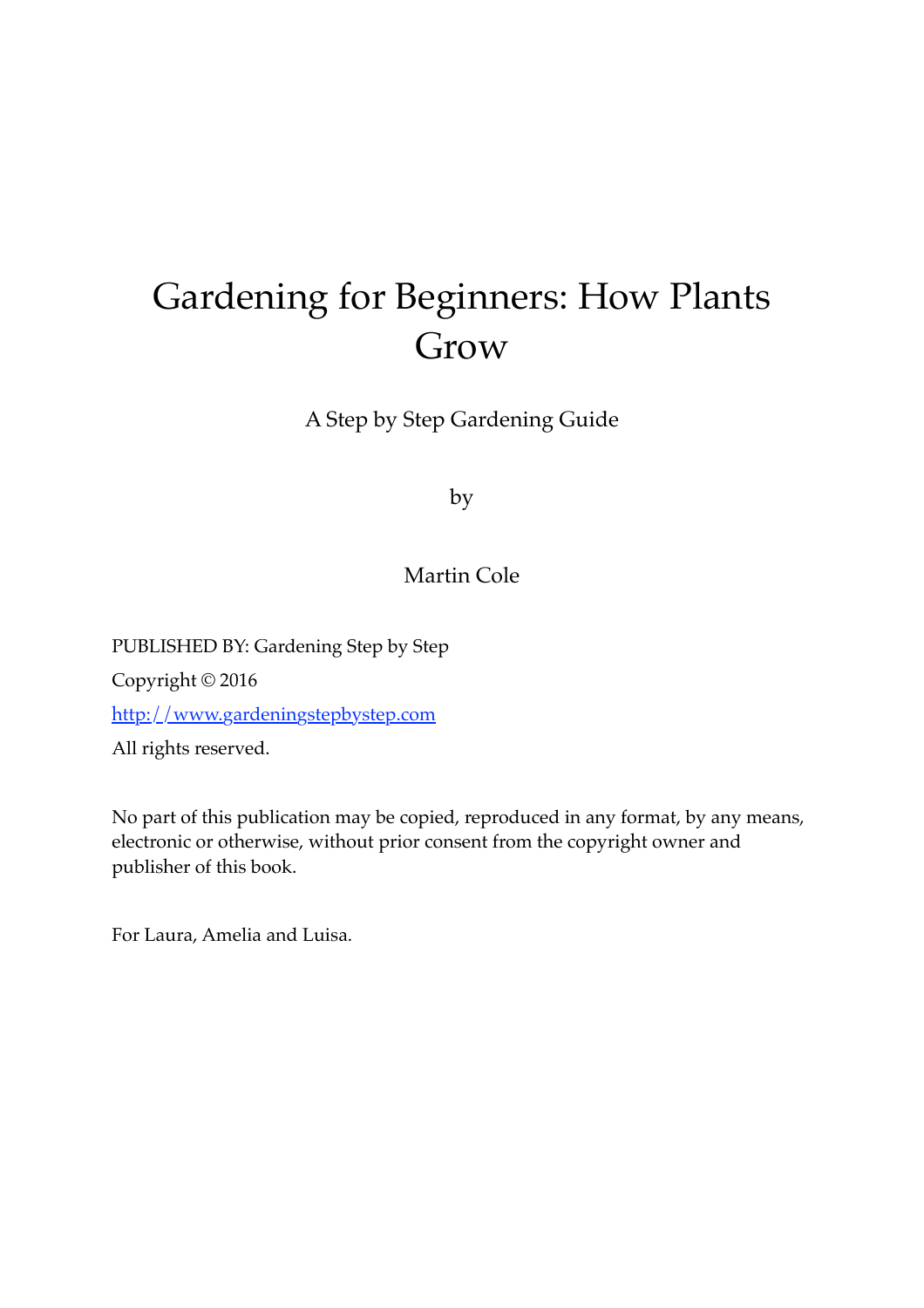# **CHAPTER ONE**

### *Why you need to know how plants grow*



Unless you are going to create a Japanese Zen garden, like the famous Ryōan-ji garden in Kyoto, plants are going to be at the centre of your gardening efforts.

Plants give a garden a sense of purpose, structure and character.

They can provide shade, shelter or screening to turn a garden into a place of peace and quiet reflection. But with striking combinations of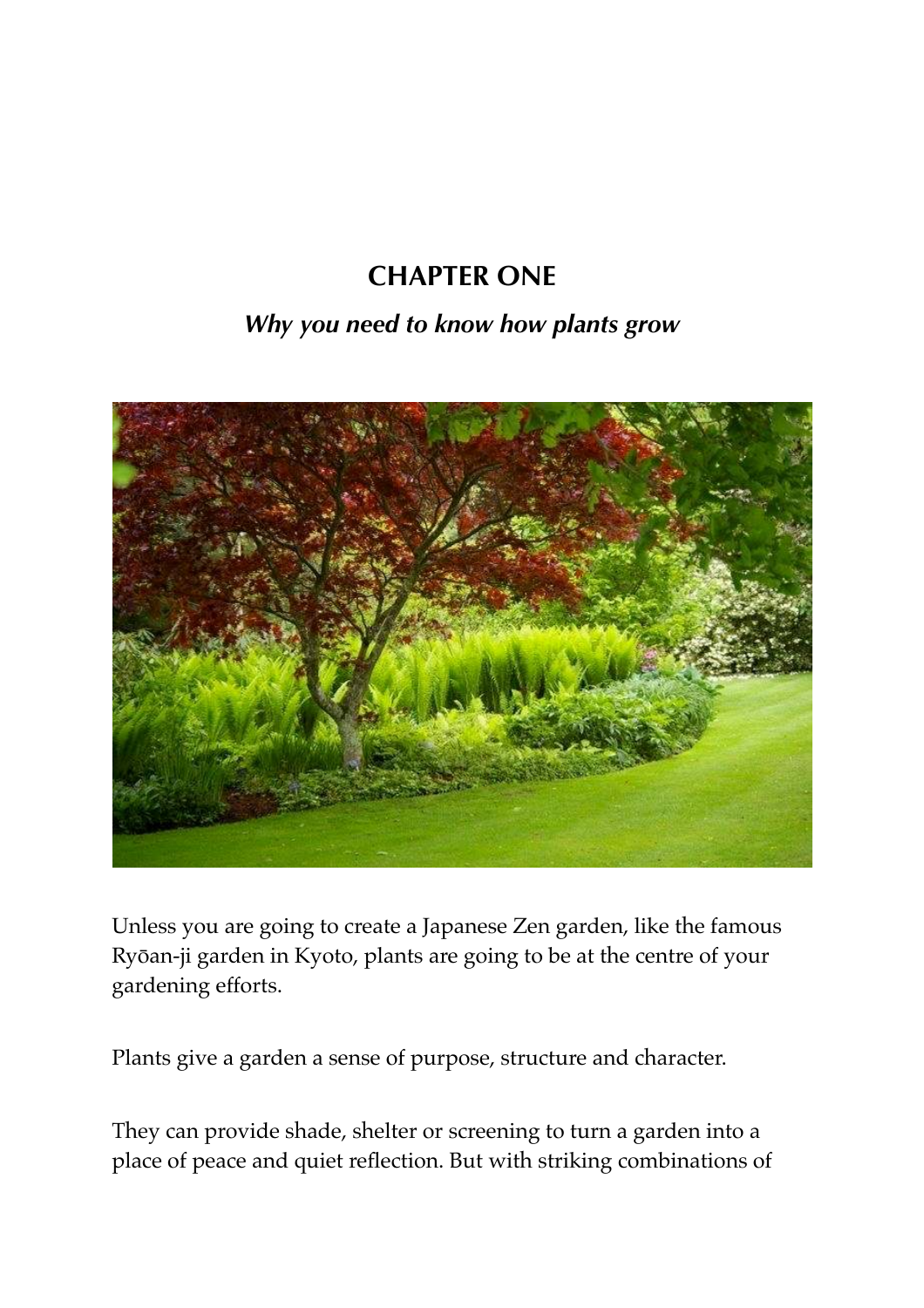form and colour, plants can also offer an ever-changing visual display that can shimmer with energy.

Plants attract birds, animals and insects to the garden. They also give us food to eat and juices to drink and can even give us some of the materials that we need to care for them, such as wooden stakes or garden compost.

But beyond what is intrinsic to plants themselves, it is the process of interacting with plants that makes gardening so captivating for so many.

Plants provide gardeners with something that is quite rare in human endeavours - the opportunity to be both imaginative and practical at the same time.

As we plan and develop our gardens, combining plants of various colours, shapes and size, we exercise a truly creative side of our nature that may otherwise be rarely seen.

Yet almost simultaneously, we are also engaged in tasks of the most practical kind - sizing up spaces, preparing ground, planting, pruning, feeding, watering, and generally working physically outdoors.

So, as gardeners, we owe almost everything that we get from gardening to plants and, for that reason, it pays to gain as much of an understanding about plants as we can, especially as we start out on our gardening life.

This book is aimed at helping you understand how plants grow, so that you can grow the plants that you want and grow those plants well.

Edible or ornamental, fruit or vegetable, tree, shrub, perennial or annual,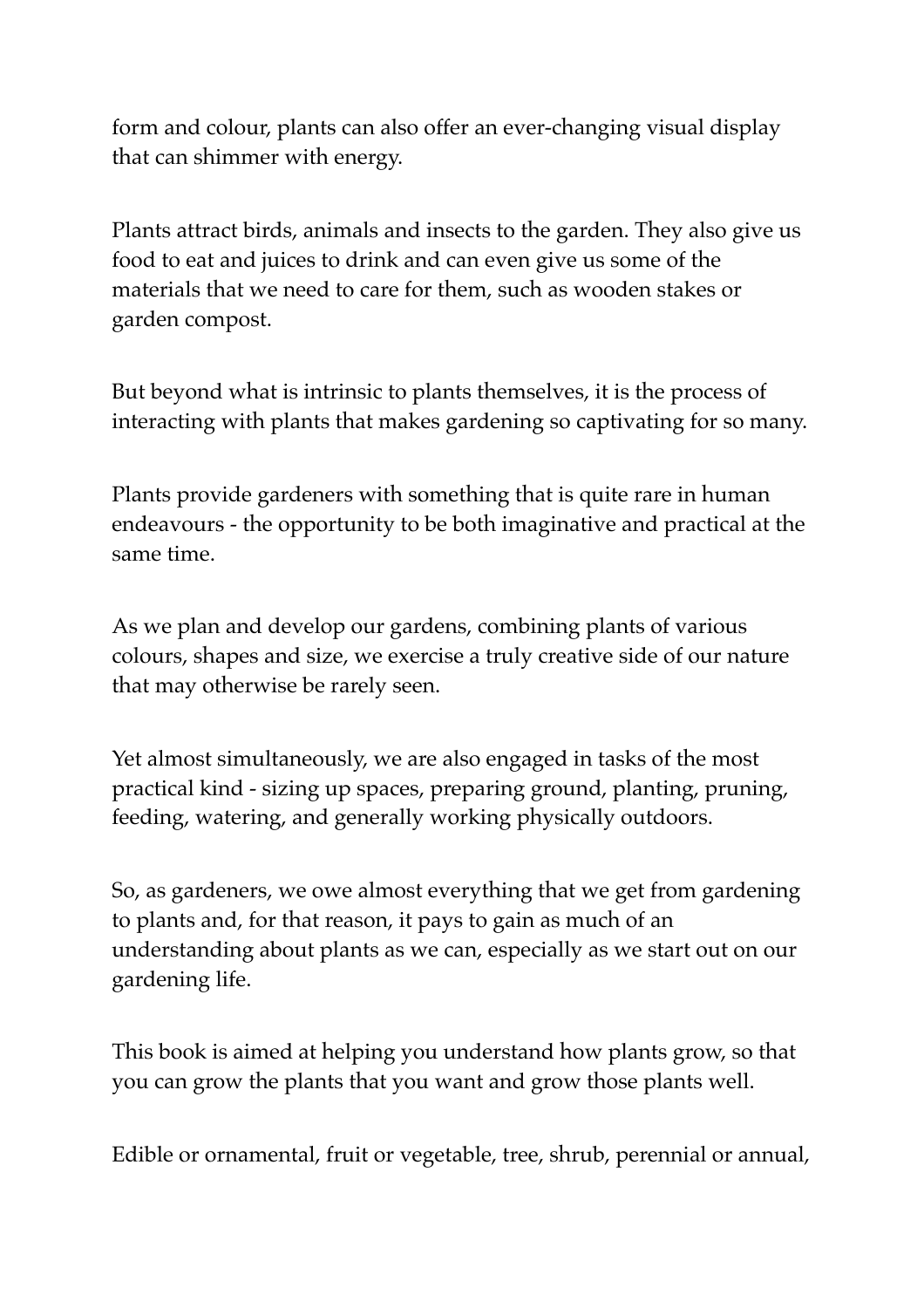whatever you want to grow, the fundamentals are all the same.

If you come to understand what is in this book, you'll never look back as a gardener.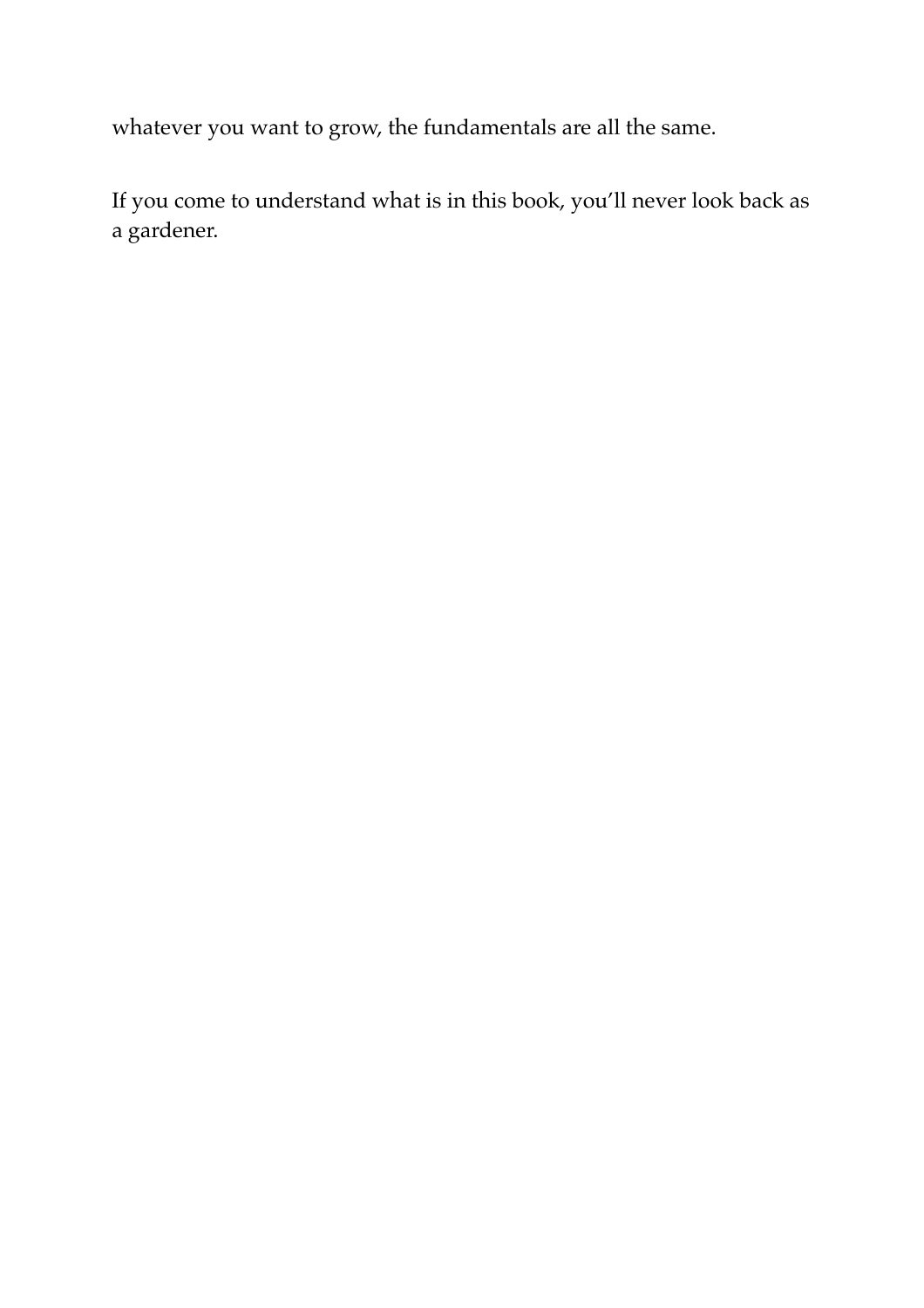# **CHAPTER TWO**

### *The challenges of plants*

New gardeners are faced with two main challenges when it comes to plants.

First, we need to decide which plants we want to grow in our garden. Second, we need to know how to take care of the plants that we do select.

This means that we need to develop:

- our knowledge and understanding about the different plants that are available to us, and
- an appreciation of the conditions that we have in our garden, so that we can select plants that are suited to those conditions.

It also means that we need to know:

- how to get our plants safely into the ground in the first place, i.e. how to plant plants,
- what, if any, additional assistance those plants need from us, such as feeding and watering,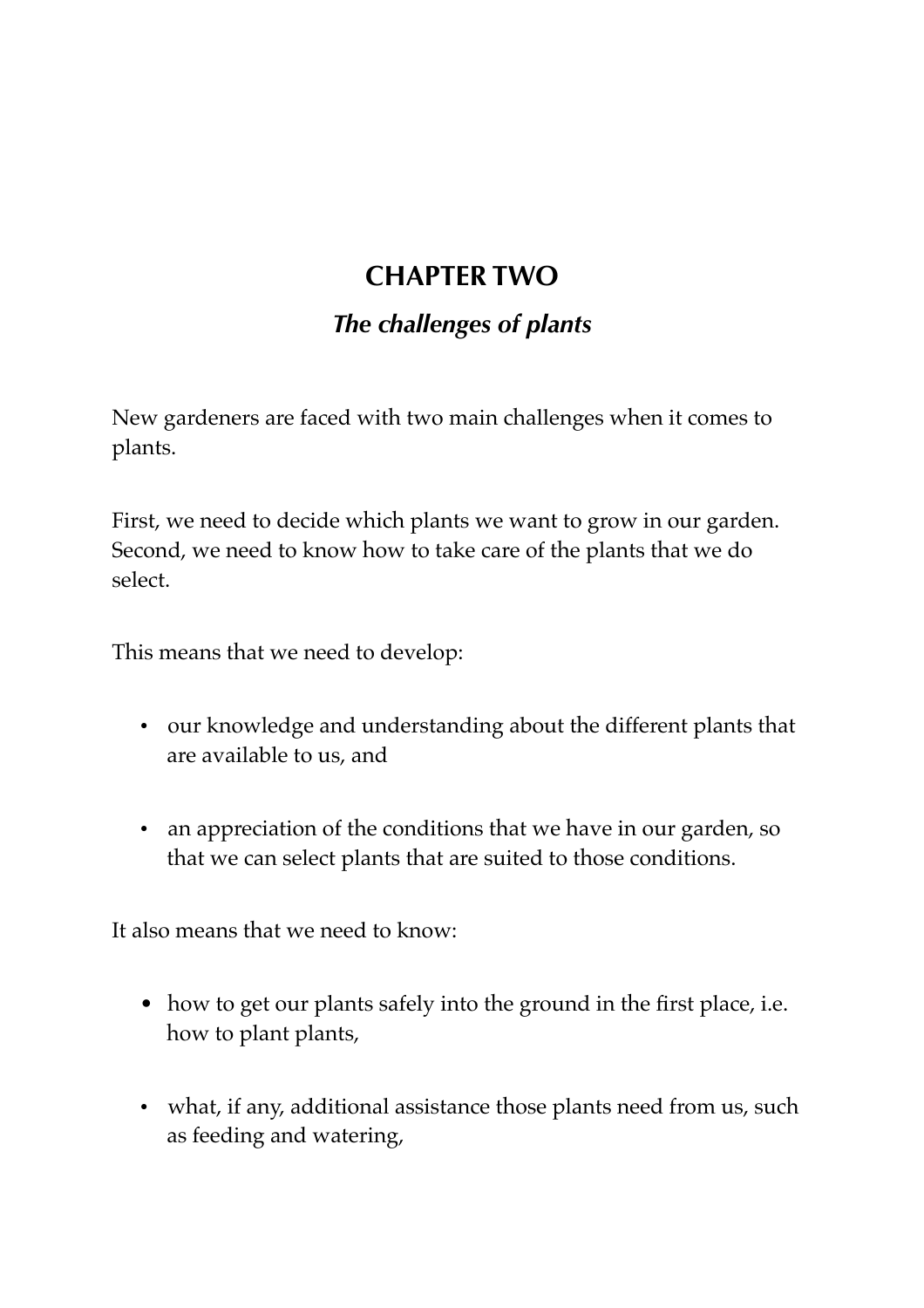- how to prune plants, either to keep them within the space available to them or to change the way that they grow,
- how to identify when our plants have been attacked by pests and diseases, how to help plants recover from such attacks, and how to prevent pest and disease problems in the first place.

Although you can look at the challenges of plant selection and plant care separately, the truth is that in both cases all we are really concerned with is trying to provide our plants with the best conditions that we can, so as to enable them to flourish.

#### **What you need to know**

Of course, you can learn about the different needs and requirements of the various plants that you grow on a plant-by-plant basis. And you will almost certainly do this as you increase your familiarity with the various plants that you might want to use in your garden.

However, your overall gardening knowledge will be strengthened no end if it is underpinned by a basic understanding of how plants grow.

If you have that understanding you will often be able to make judgements about what you need to do in relation to a particular plant, without necessarily having to consult the books to find out more specifically what that plant's individual requirements are.

So, what you'll learn in this short book are the basic facts that you need to know about plants to help you garden successfully.

You should know that what you'll find here is nowhere near *all* there is to know about plants, but there is certainly more than *enough* of what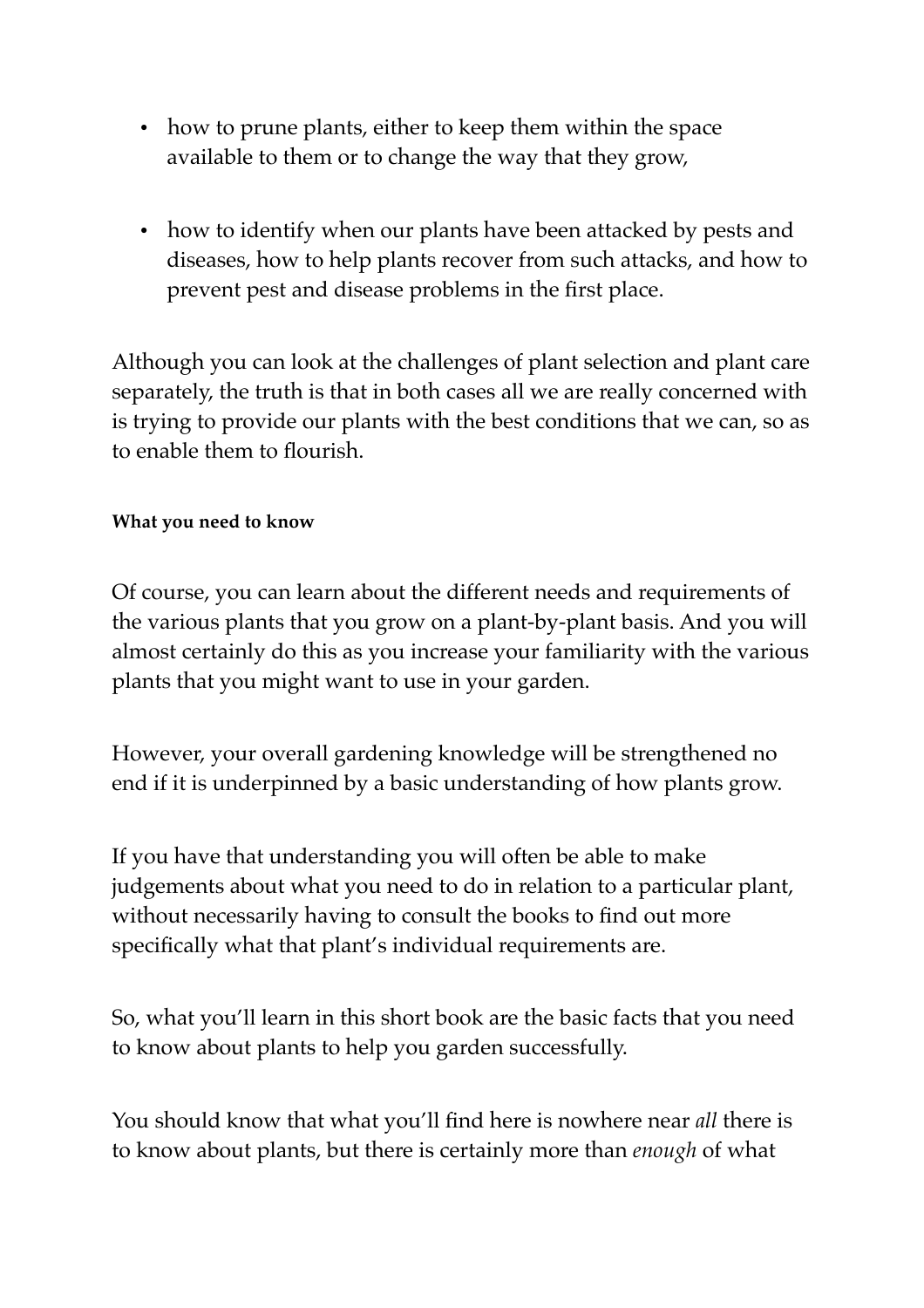you need to know to get your started.

So, in the following pages, we'll answer these questions:

- What makes plants grow?
- What are the main parts of plants and what are their functions?
- How is this information relevant to day-to-day gardening tasks?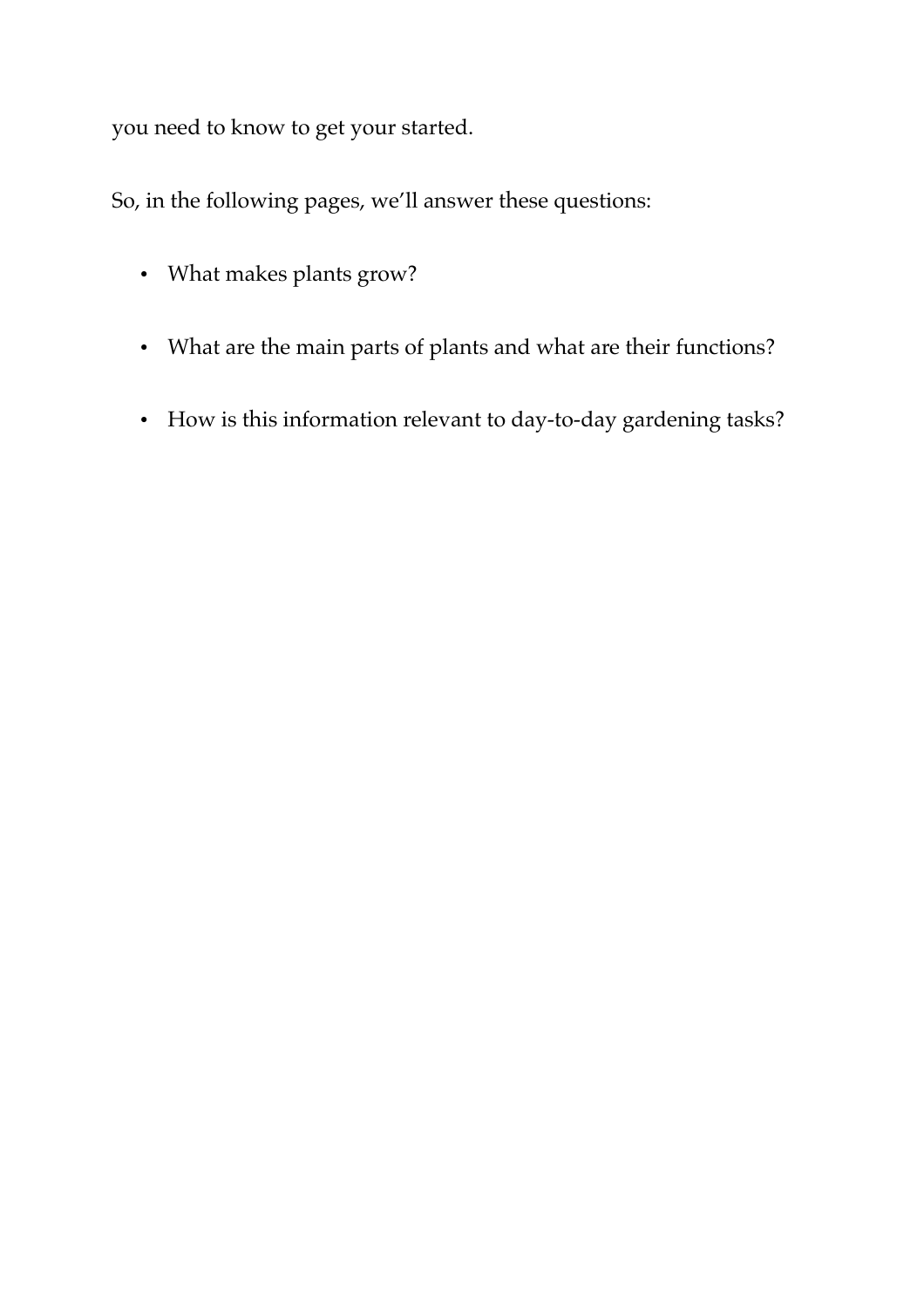# **CHAPTER THREE**

### *How plants grow*

Just like us, plants are living things. We are able to grow and thrive because our bodies, remarkably, are able to take the energy from the food we eat and convert it into material can be used in the creation and renewal of the cells in our body.

Plants operate in a similar and equally remarkable way. Plants fuel their growth by combining sunlight, air, water and soil nutrients. Just think for a moment about that.

How can those 'ingredients', seemingly so lacking in weight or substance on their own, produce something as enormous, solid and long-lived as a mature oak or a California redwood? How can those very same ingredients produce something so delicate and transient as an apple blossom, or something so sweet and succulent as a melon?

The answer is that plants achieve this magic by a process called photosynthesis. Photosynthesis is unique to plants and is so specialised that science has never even been able to replicate it.

Put simply, it involves the conversion of energy from the sun into the building blocks of plant life.

The actual process itself is quite complex but once we take into account a few simple scientific facts, we can easily gain an understanding of how it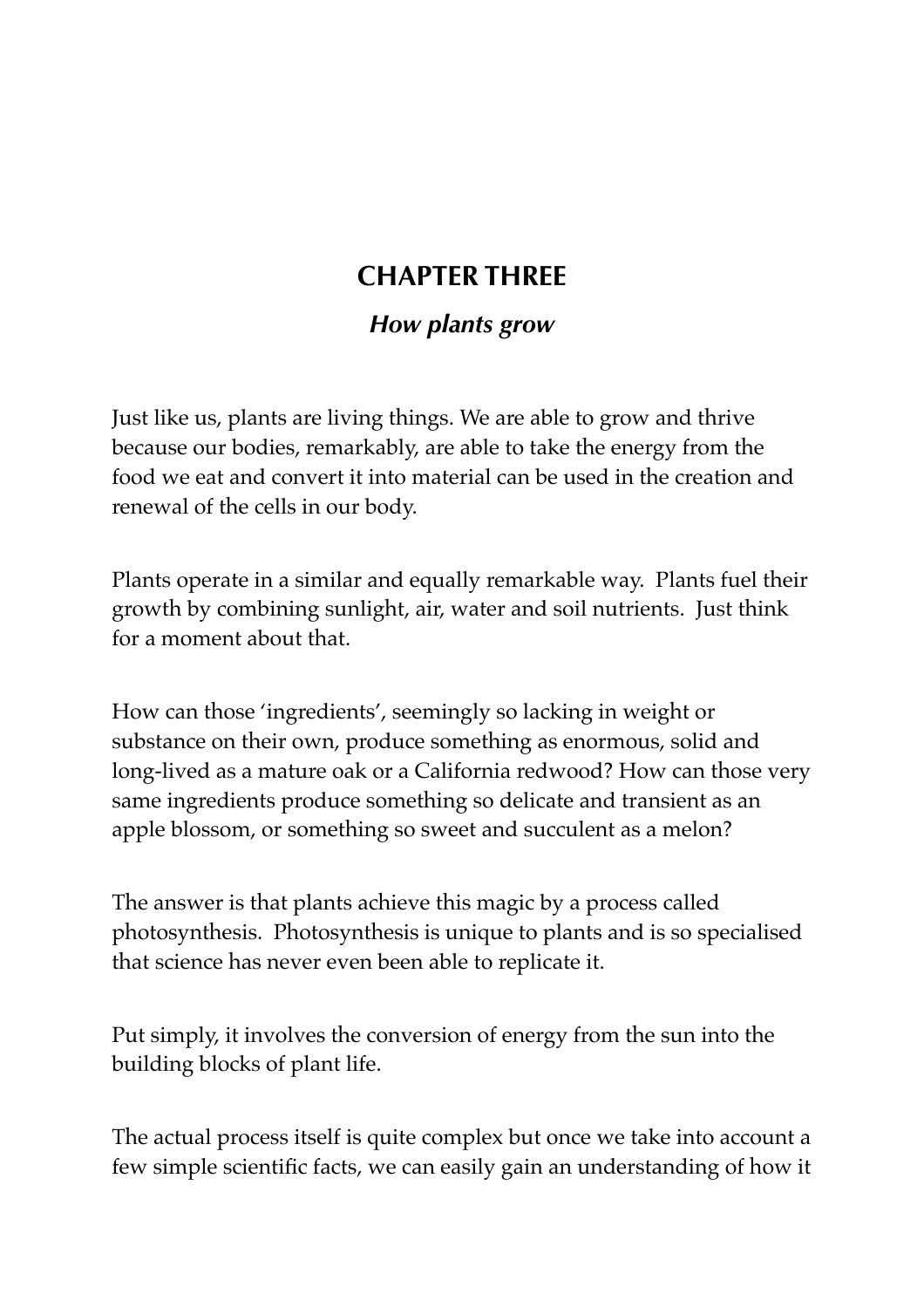works. This is what we need to know:

- First, we need to appreciate that the air around us contains carbon dioxide gas (CO<sub>2</sub>).
	- Second, we need to know that water  $(H_2O)$  is comprised of molecules of hydrogen and oxygen.
	- Third, we need to know that the individual cells in the green parts of plants, such as the leaves, contain structures called chloroplasts.
	- Finally, we need to know that each chloroplast is filled with a substance called chlorophyll. Chlorophyll is what makes leaves green and it is chlorophyll that takes the central role in the photosynthesis process.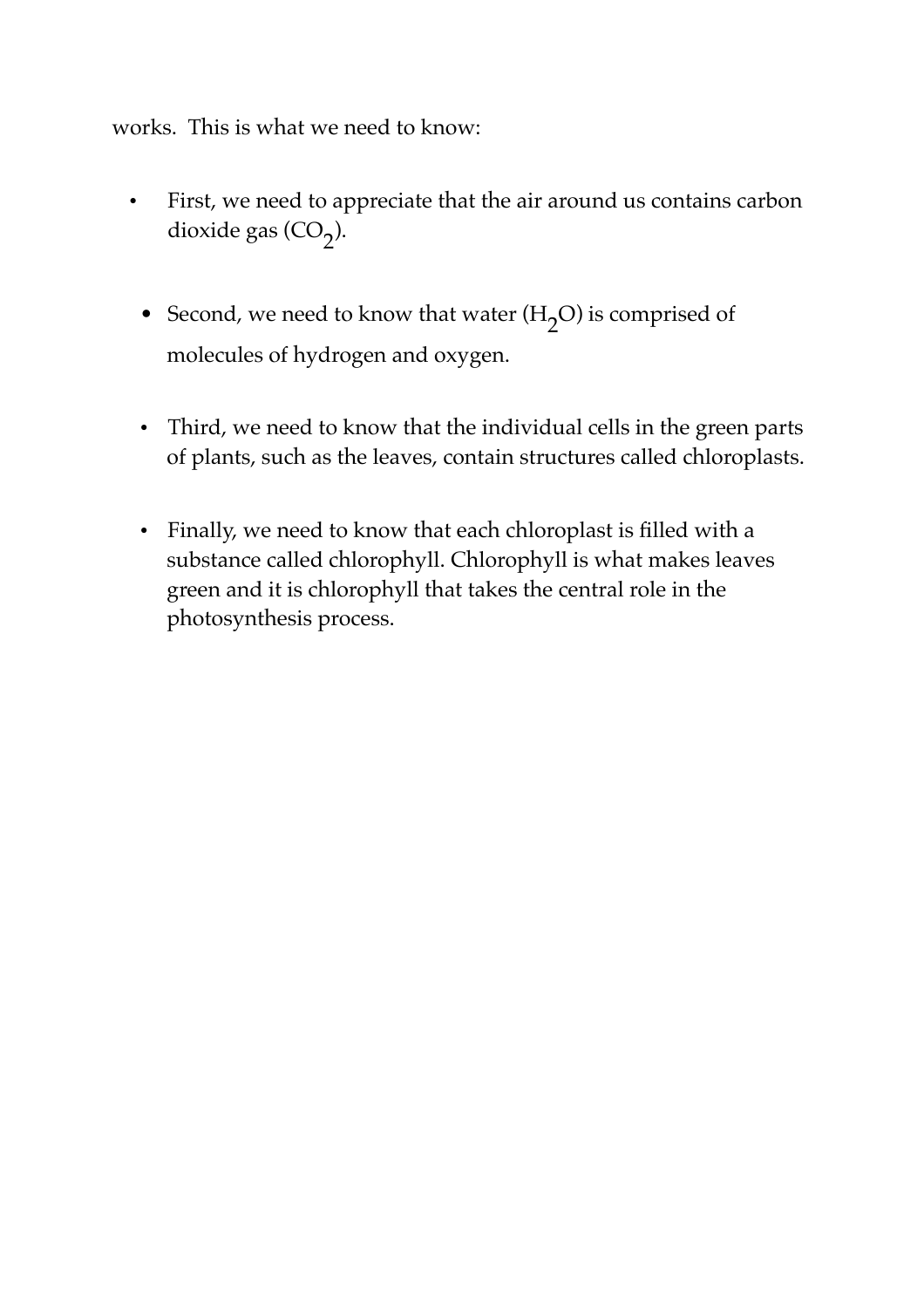

**Photosynthesis in five steps**

So, with that knowledge, let's look at how photosynthesis takes place. For the sake of a simple explanation, the process can be broken down into 5 steps.

The plant draws in water (H<sub>2</sub>O) through its roots and carbon dioxide  $({\rm CO}_2)$  from the atmosphere and combines these in its chloroplasts.

The plant absorbs light from the sun, which leads to a reaction in the chlorophyll causing it to split the water molecules into their constituent parts of hydrogen and oxygen.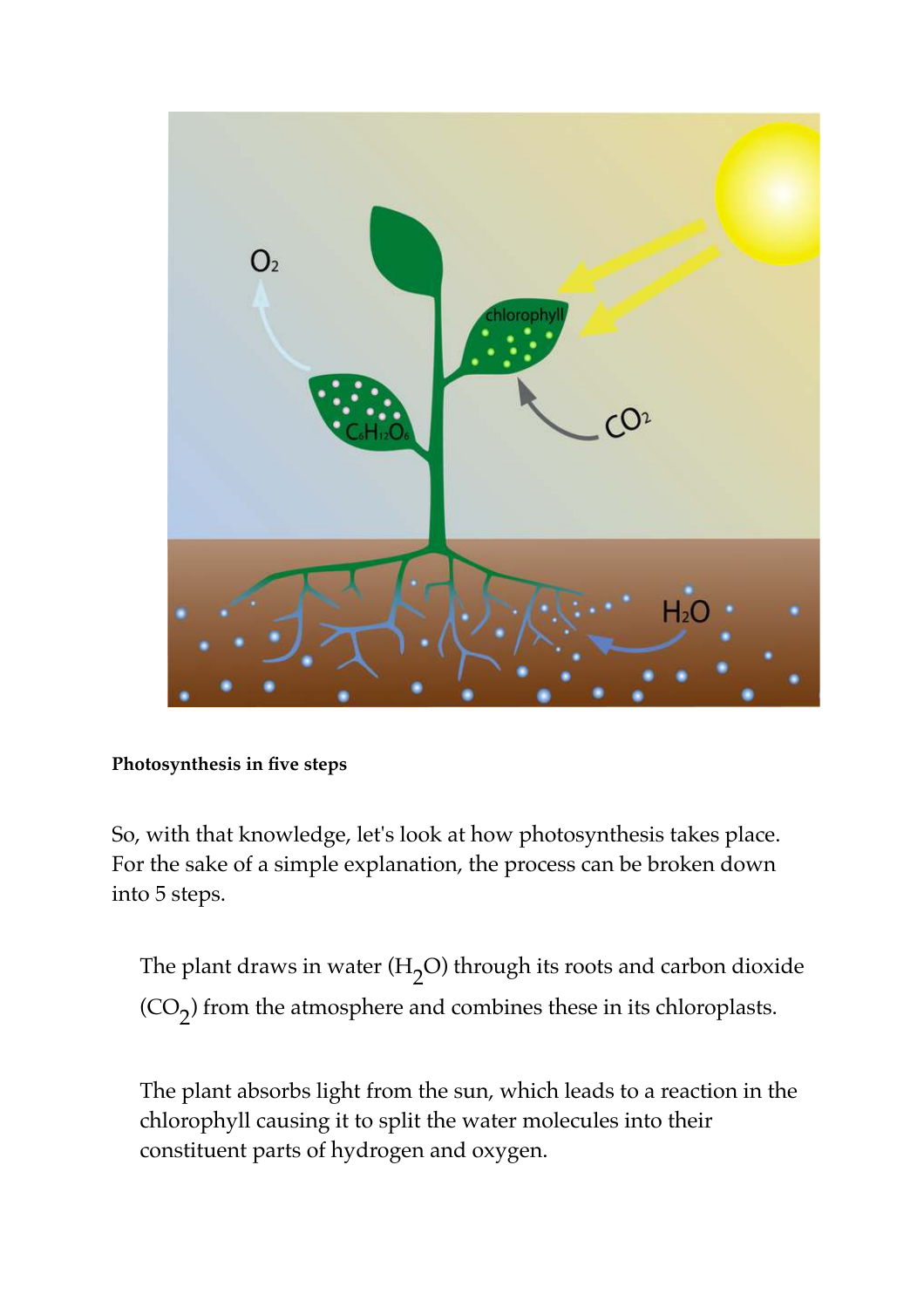As a result of this reaction, the chlorophyll converts some of the energy absorbed from the sun into a simple form of sugar ( $\mathrm{C_6H_{12}O_6}$ in the illustration above). Meanwhile, the oxygen that has been

liberated from the water finds its way out of the plant's leaves back into the atmosphere.

The simple sugar molecules then combine with the hydrogen molecules that came from the water and together these create more complex forms of sugar, which are capable of being used to build the cells that form the plant's structure.

These complex sugars then combine with water and nutrients that the plant takes up from the soil to form the various parts of the plant such as its roots, stems or flowers.

And that is pretty much it. Combine sunlight, air, water and soil with the magic of chlorophyll and you have something that can provide you with shelter, beauty, warmth and food.

If we now turn to look at the main individual parts of the plant, we can gain an even better understanding of how plants grow and what we need to do as gardeners to help plants grow in the way that we want them to.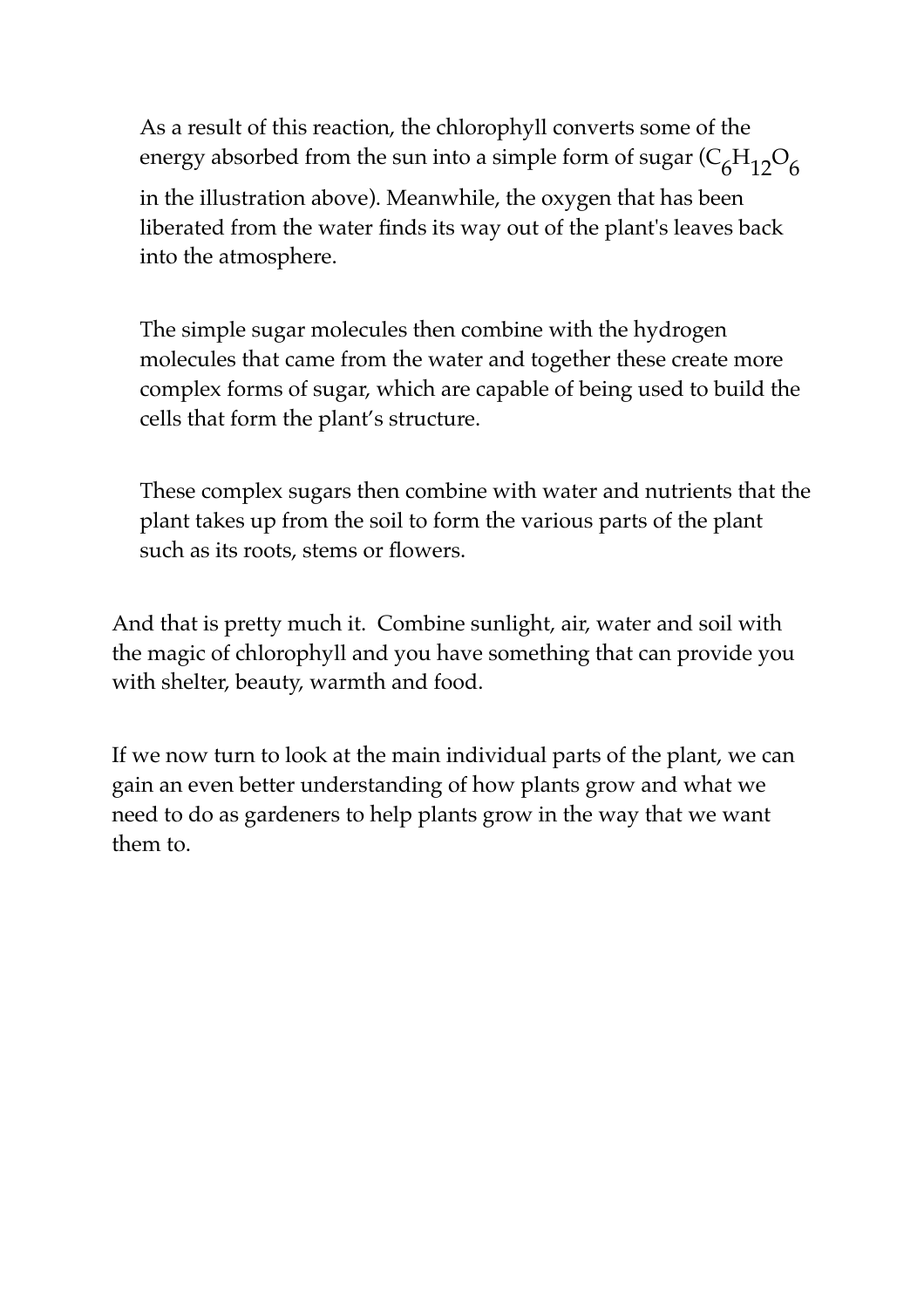# **CHAPTER FOUR**

### *Roots*



Roots are the underground parts of a plant. They have three main functions.

Firstly, roots anchor the plant in the soil. They do this either by sending down long, sparse tap-roots deep into the soil or by spreading a complex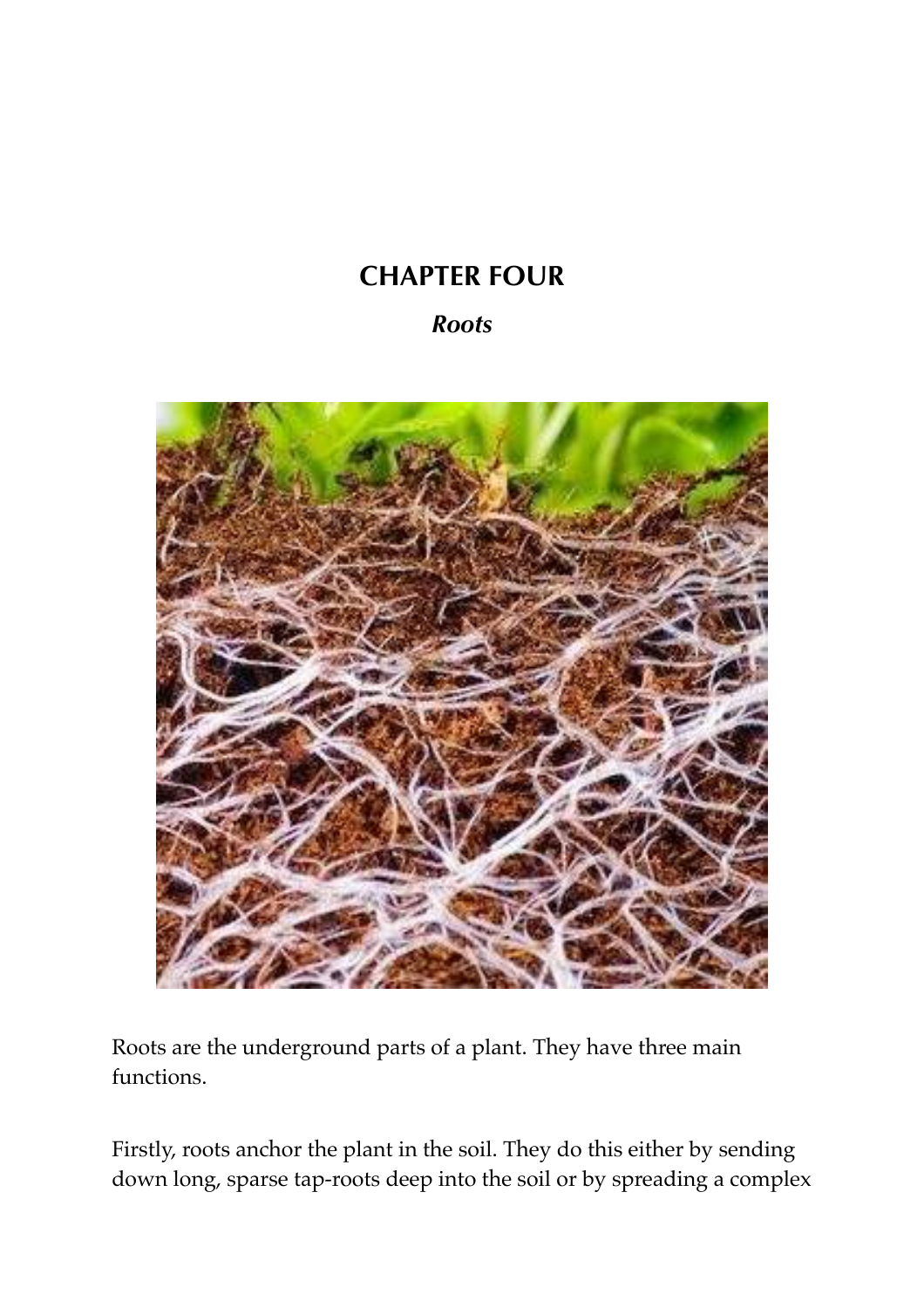network of fibrous roots in the soil near the surface around the plant. Most plants use one or other of these tactics, but some use both.

Secondly, roots take in nutrients and water from the soil around them. These, as we have seen, are essential for photosynthesis and for the continuing growth of the plant.

Thirdly, roots store food and energy.

Root vegetables, such as carrots are good examples of the storage capacity of roots. Bite into a fresh carrot, which is basically a swollen tap-root, and you can taste the sweetness of the stored sugars.

This stored energy is also what allows perennial plants that die back in winter to regenerate each spring.

#### **Roots and the gardener**

Where roots are concerned, the gardener's job is to take care of the soil they are planted in, both at the time of planting and as the plant is in growth.

Roots need open (not compacted) soil, so that they can grow out and down and so that they do not become trapped in a waterlogged environment.

They need soil with an adequate supply of nutrients and they need enough, but not too much, water.

Soil cultivation is in fact one of the most important gardening tasks. If your plants' roots are anchored in good, healthy soil everything else you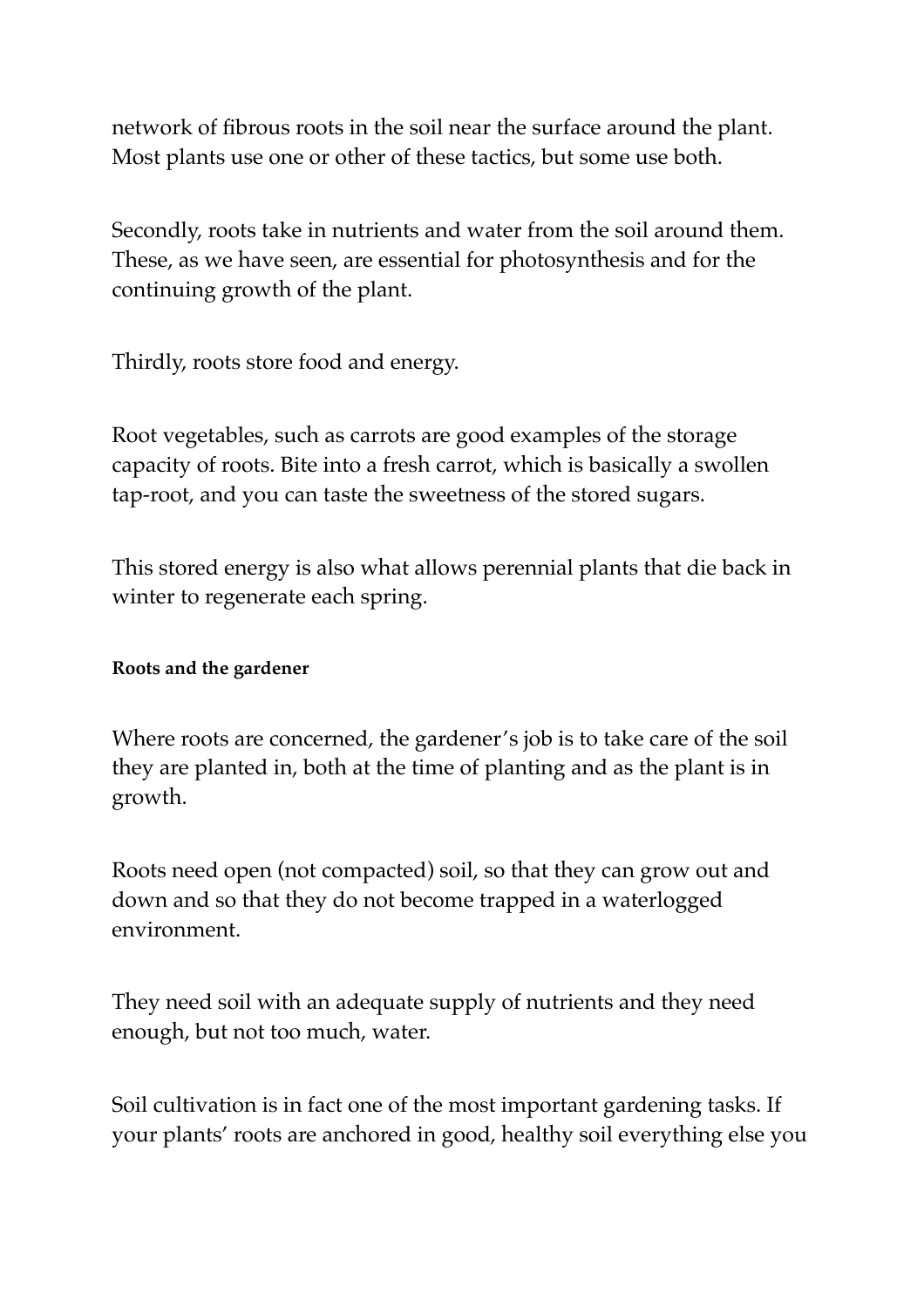do in the garden is likely to be a whole lot easier.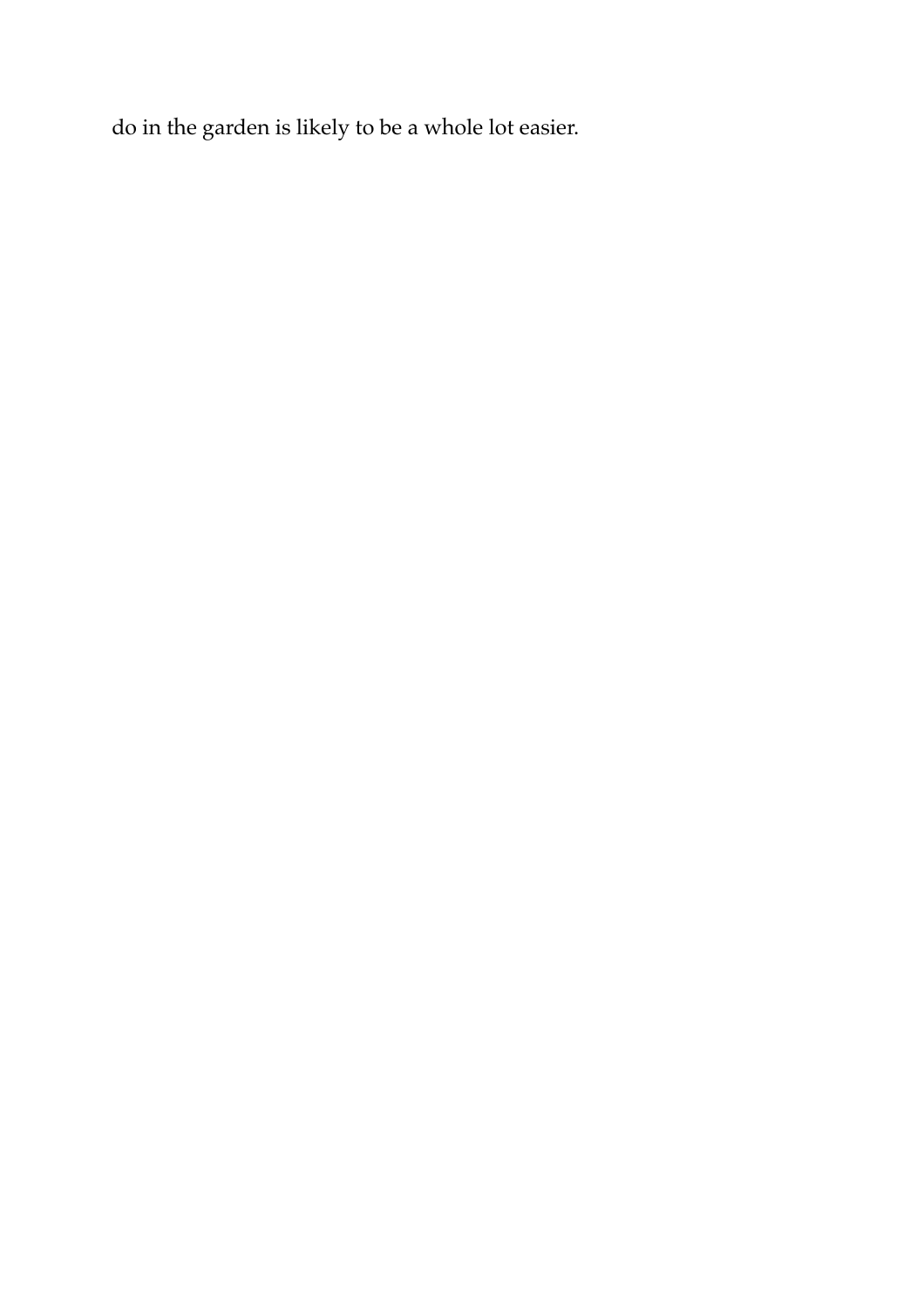# **CHAPTER FIVE**

### *Stems*



A plant's stems form the framework from which it grows other parts that are essential for its continued life, both as an individual specimen (its leaves) and as a species (its flowers).

The framework on most plants usually consists of main stems and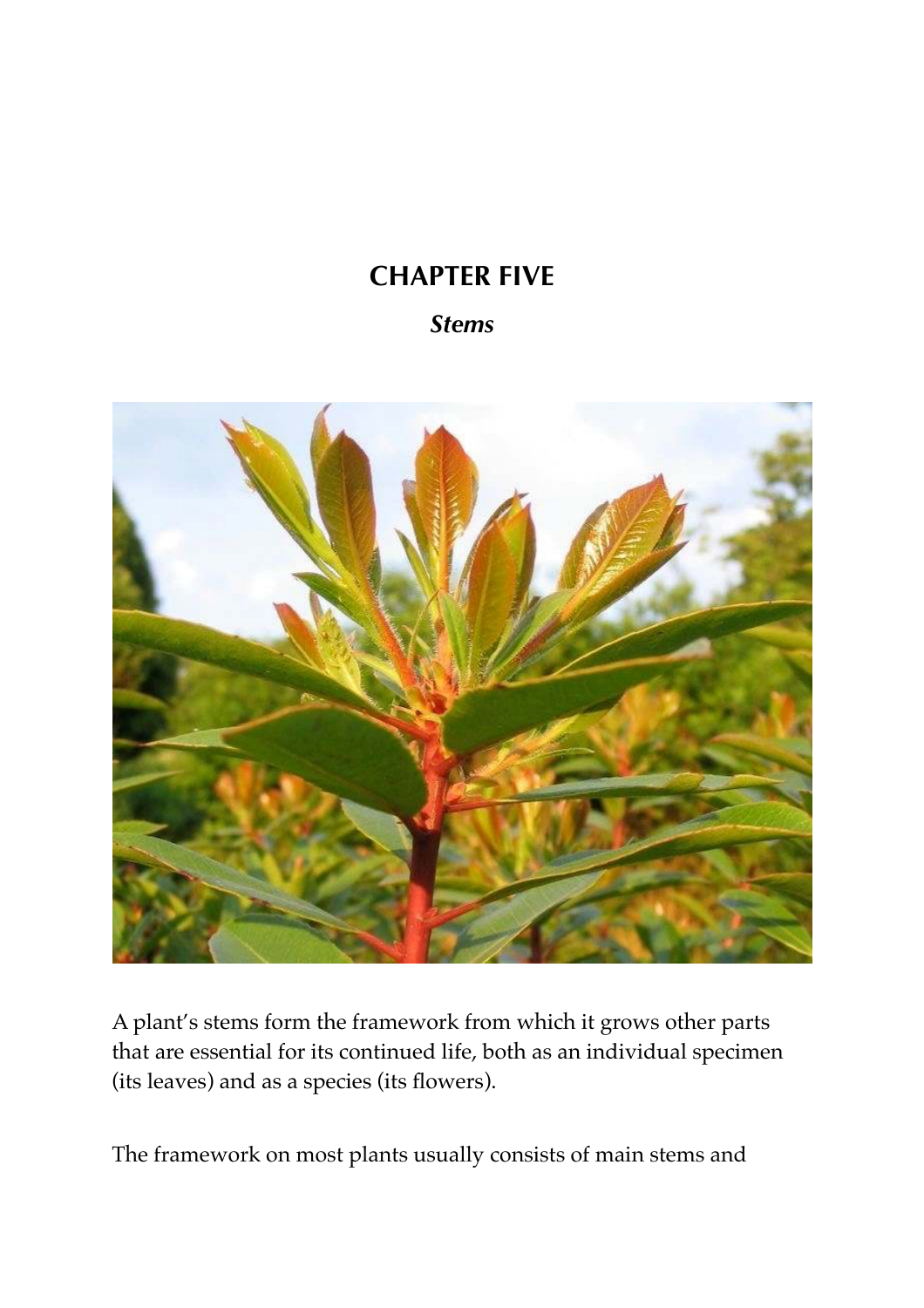branches.

At the tip of each stem is the growing point - the apical meristem. This is the part that produces new leaves, buds and stem sections (or nodes) as the plant grows.

At the junction of each node you will usually find leaves and, between the base of the leaf stalk and the main stem, buds.

These buds are called axillary buds and it is from these that branches grow. Not all axillary buds will grow into branches. Most remain dormant, available for growth if the apical meristem is damaged or removed by pruning.

Apart from their structural function, stems also contain the tubes (called phloem and xylem) that transport water, sugars and nutrients around the plant.

#### **Stems and the gardener**

A gardener needs to understand these facts about plant stems in order to be able to bring some control to the plant by pruning it.

Pruning involves removing parts of the plant's framework to achieve a desired outcome.

So, we may prune to encourage leafy growth, which is achieved by removing the growing points from each stem, so as to induce the dormant axillary buds to grow. This, for example, is what we do with hedges.

We may also prune to maximise flowers or fruit. In this case we remove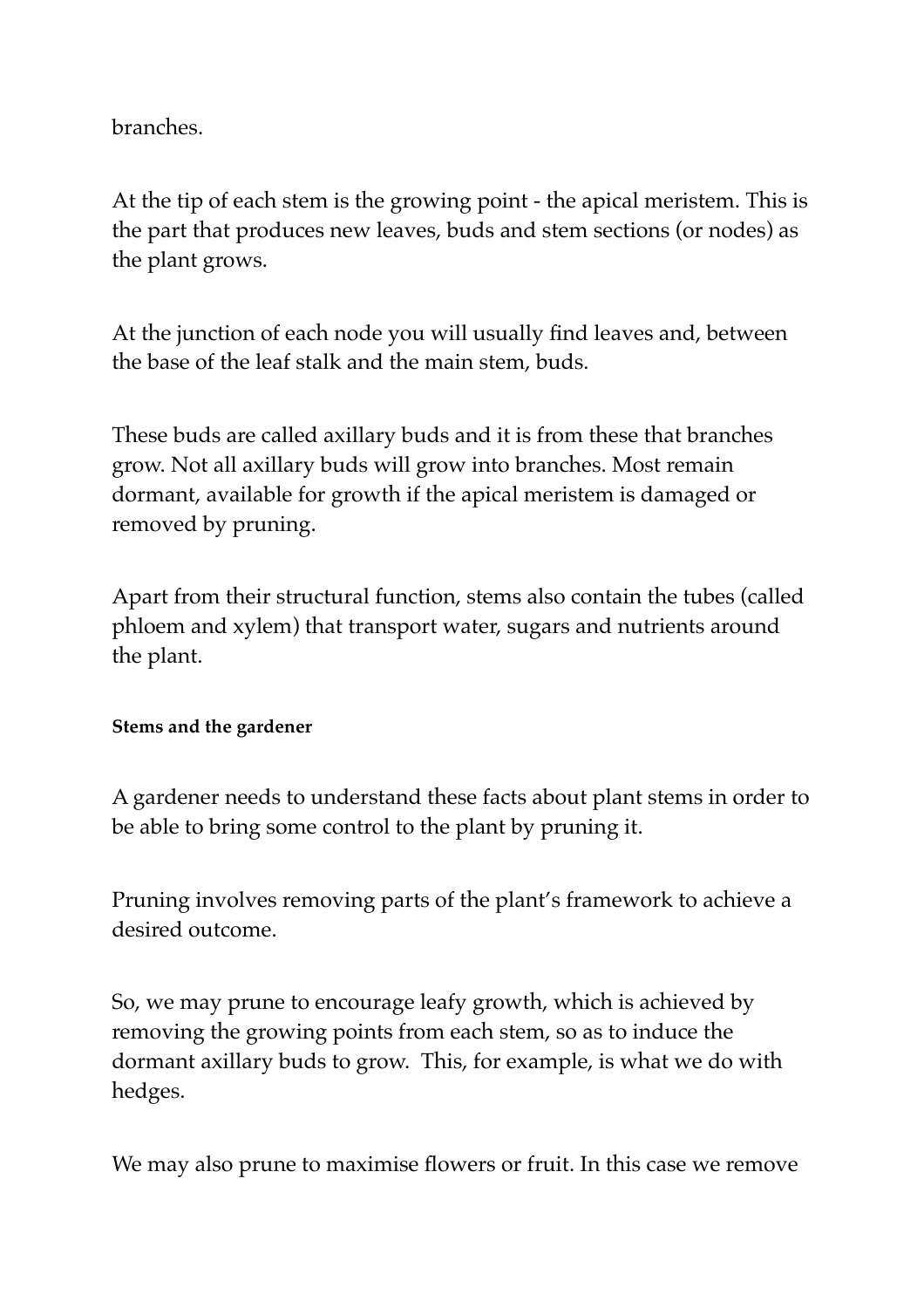side shoots, so that all the plant's energy can go into the remaining flowering (and fruiting) stems. This is what we do with tomatoes.

In all cases, bearing in mind the role of stems in carrying essential fluids around the plant, we should always cut back to just above a bud, so that there is less risk of the plant being damaged by infection entering the open wound.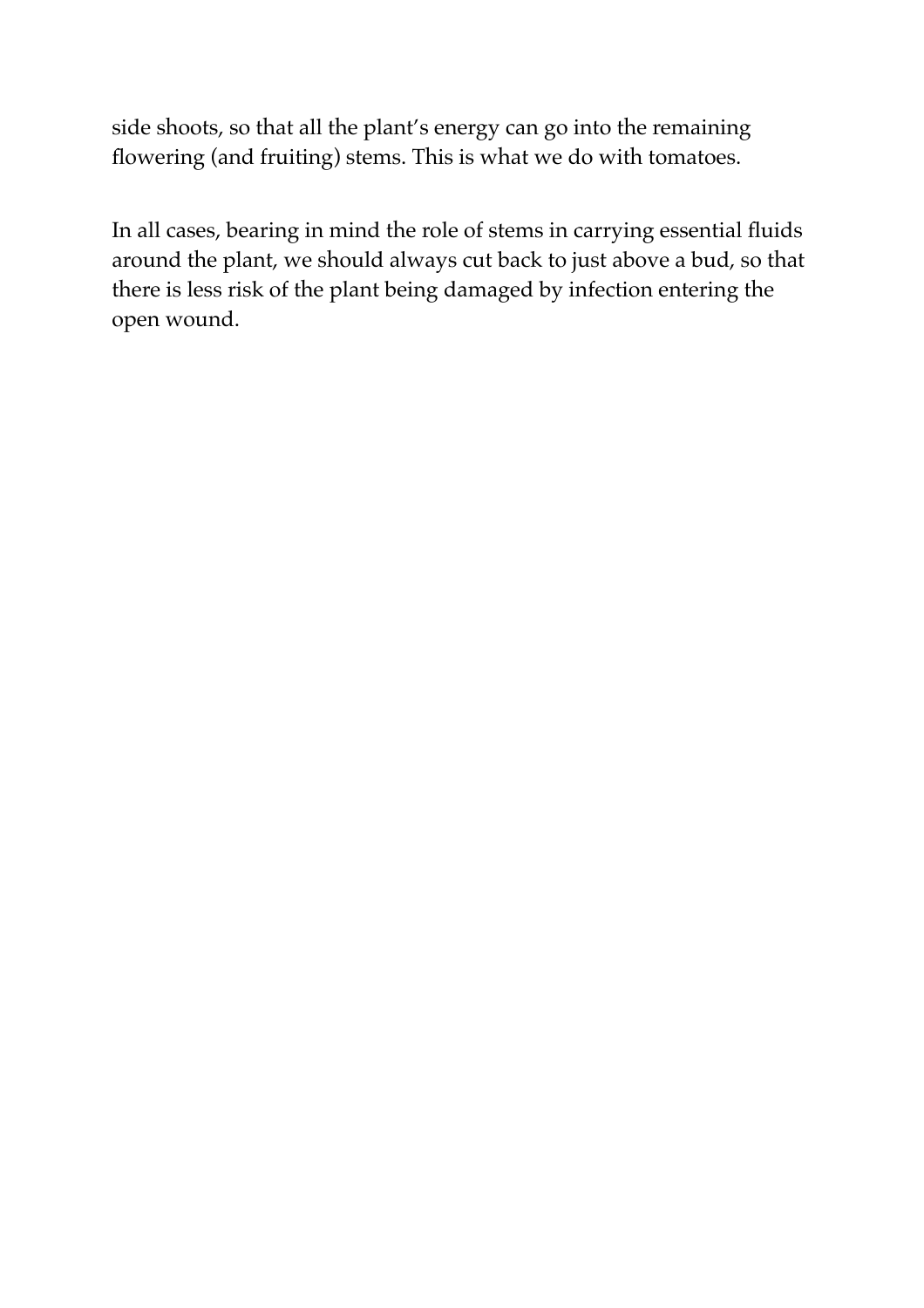# **CHAPTER SIX**

### *Leaves*



Leaves were the evolutionary development that enabled plants to come to dominate the earth.

They represent a scientific and aesthetic wonder. Just consider how incredible it is, both as a matter of botany and beauty, to see a huge tree completely transformed in spring by its new green foliage.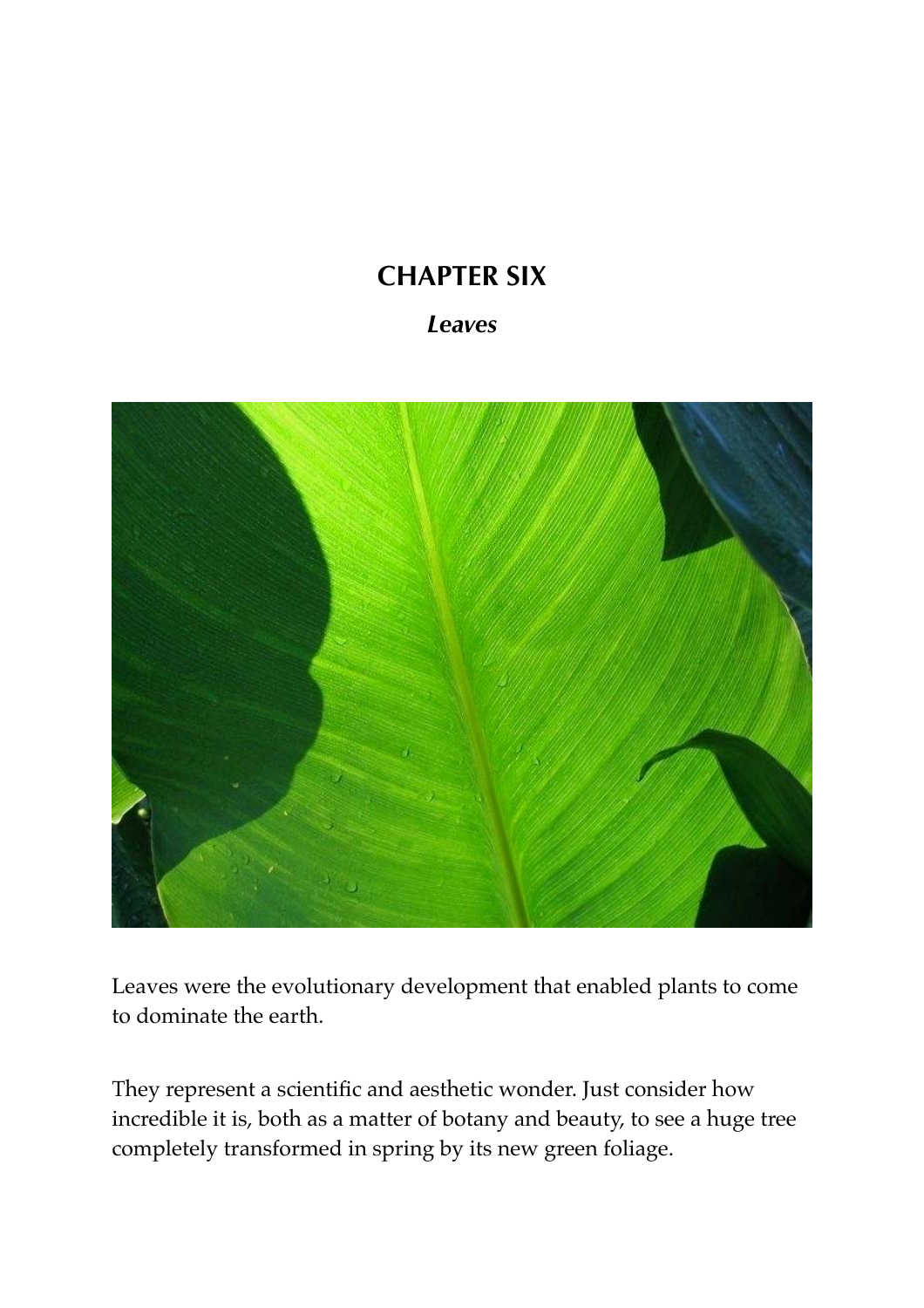Leaves are where photosynthesis takes place and this process is driven by light.

Leaves, therefore, have evolved to carry out the function of light collection. This is why individually and/or collectively they present a large surface area to the sun and also why they are thin enough to let light penetrate into the their cell's interiors.

Leaves have veins and midribs that carry water from the plant's stem to the leaf cells and also carry sugars away from the cells for storage. They also have microscopic openings, usually on their undersides, called stomata that allow for the entry of carbon dioxide.

These stomata also allow water, in the form of water vapour, to escape from the leaves in a process called transpiration.

As water exits the plant through the leaves, the pressure in the plant's xylem causes more water to be drawn through the system from the roots to replace the water that has been lost. This is how the plant transports the nutrients that are drawn in at the roots to those parts of the plant where they are needed for growth.

If, on a hot day, you've ever felt how much cooler it is to stand in the shade of a tree rather than under man-made structure, then you have felt the power of transpiration and the cooling effect of the water vapour surrounding the tree's leaves.

#### **Leaves and the gardener**

Leaves are very often what we cultivate the plant for, whether it be the edible properties of leafy vegetables, the aromatic properties of certain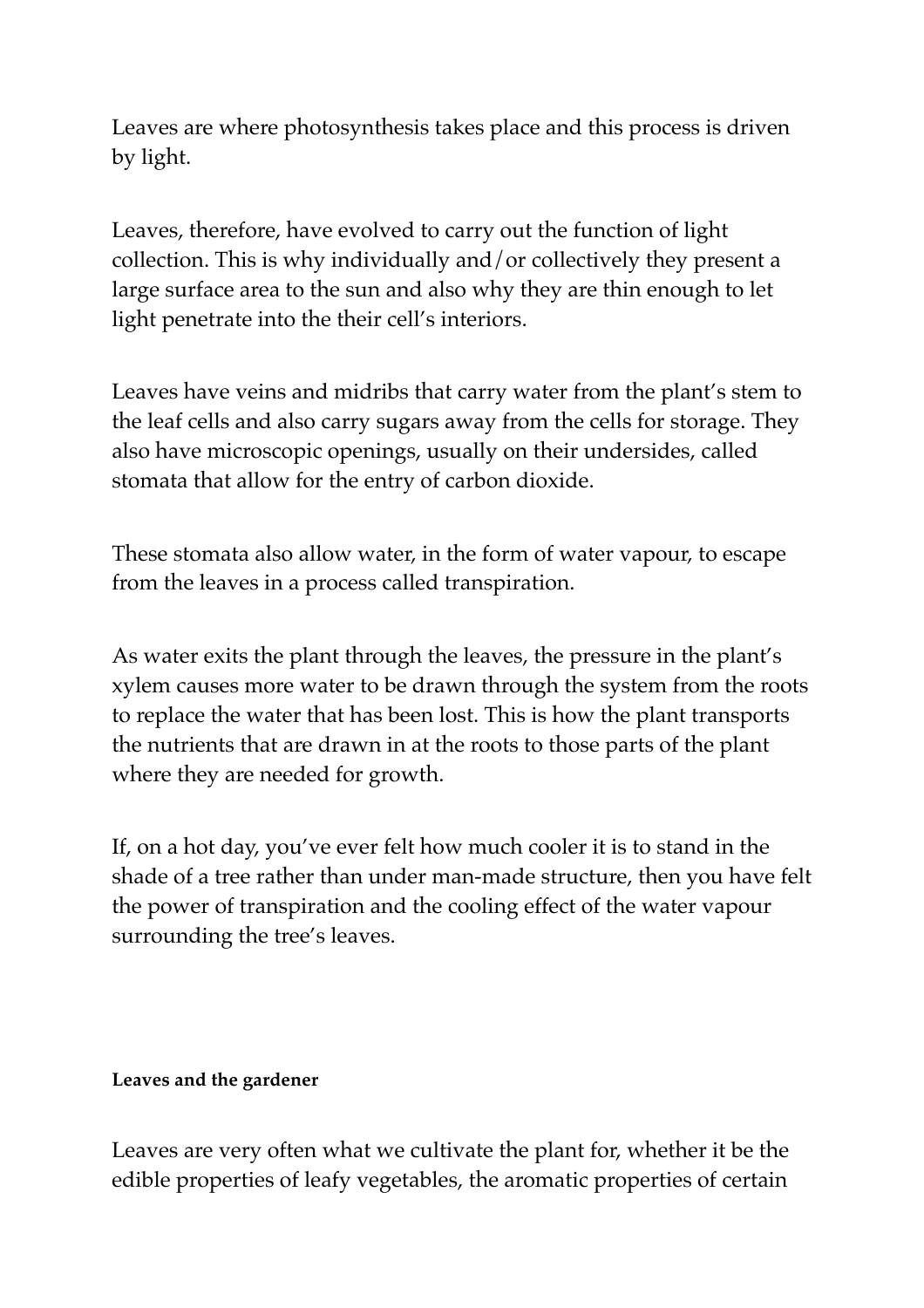shrubs or the screening properties of hedging plants.

Leaves are like plant barometers. The can tell a gardener a lot about a plant. If they drop or become discoloured, we know that there may be something wrong with the plant's growing conditions. So, for example, a yellowing of leaves, will often tell us that the plant is in need of nitrogen (which we must add to the soil).

Leaves can also tell us something about a plant's character and preferences.

Plants with silvery, shiny or succulent leaves, or leaves covered in small hairs, are often well suited to hot, dry conditions. Those leaf characteristics are the way that the plant has adapted to be able to thrive in those conditions.

Softer (and therefore thinner) leaves or leaves of dark green (which attain that colour because of a greater concentration of chlorophyll) are often found on plants that prefer shade. Those adaptions enable the plant to photosynthesise, even in low light conditions.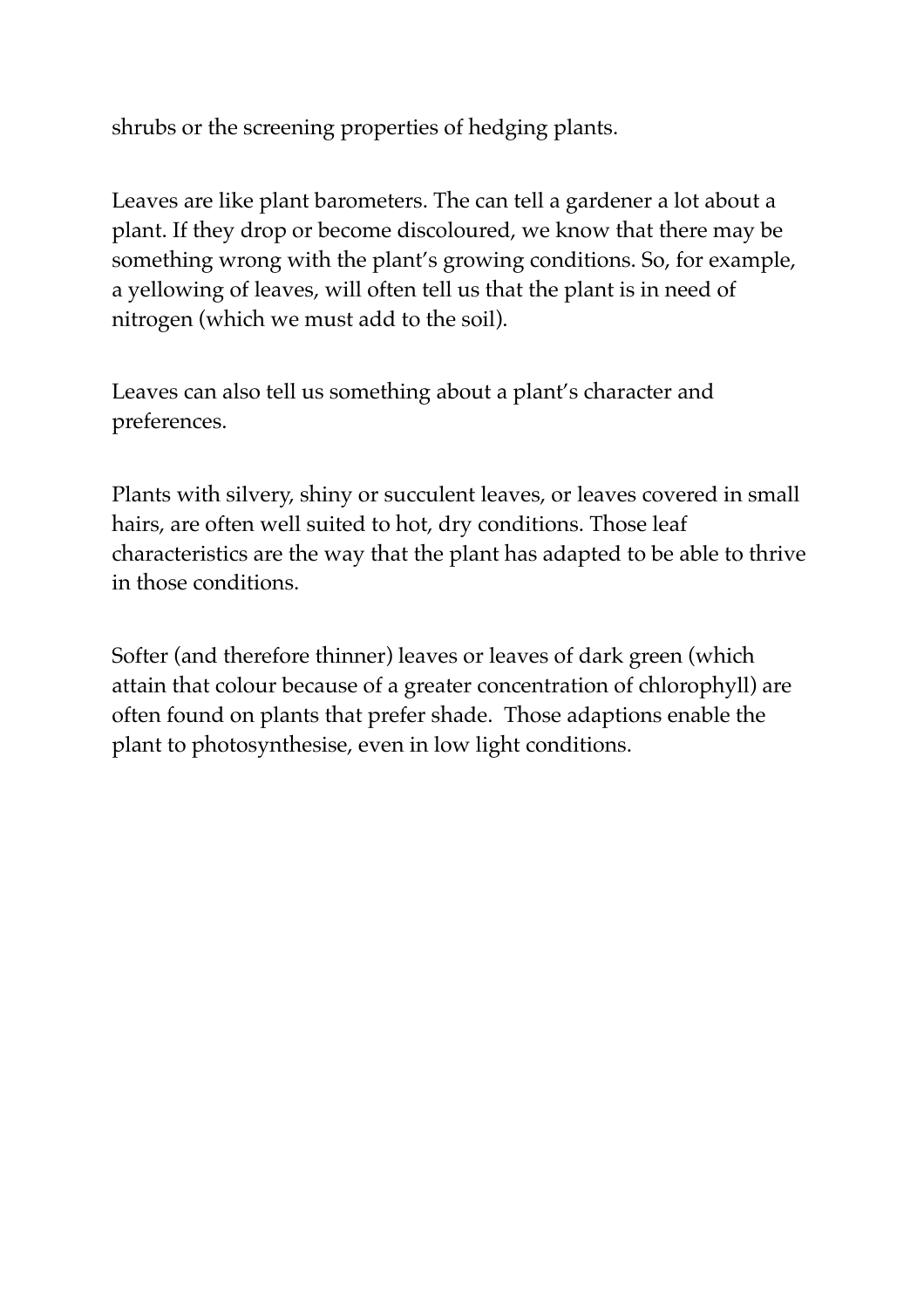# **CHAPTER SEVEN**

### *Flowers*



Flowers are the means by which a plant engages in sexual reproduction. This is what plants have evolved to do. We, as gardeners, take advantage of this evolutionary urge when we grow plants for their flowers.

Plants contain male parts – the anthers and filaments (together, the stamen) and female parts – the stigma, style and ovary (together, the pistil). The anther (orange in the picture) produces pollen, which is transported from one flower to another by means of insects, birds or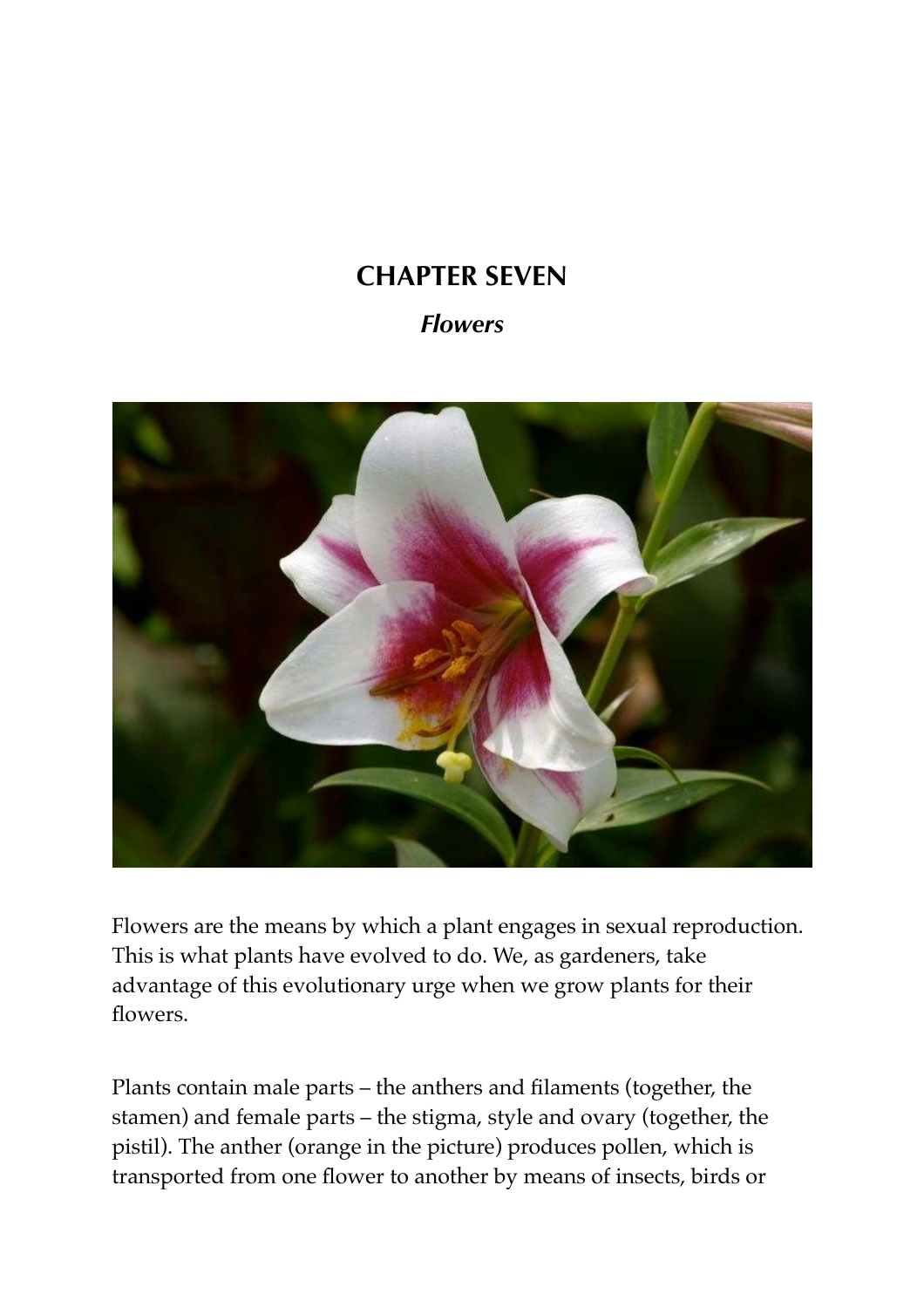wind.

When the pollen lands on the 'sticky landing pad' part of the pistil, called the stigma (light green in the picture), it is transported down to the base of the pistil to the ovary where it fertilises the undeveloped seed (or ovule).

Fertilisation causes the flower to lose its petals as their job in attracting pollinators is done.

Seeds can develop in several ways, but one we are all familiar with involves the expansion of the ovary to produce the fruit that houses the fertilised seed. When the fruit drops it may be eaten by an animal but the seed will usually stay intact.

Once the animal digests the fruit, the seed is emitted within the animal's droppings. In this way, the plant's seed is spread to new locations and deposited with a helpful starter pack of nutrients in the form of the animal's manure.

#### **Flowers and the gardener**

Oddly enough, flowers can be precisely what the gardener tries to induce a plant to do or the very thing that the gardener wants to prevent.

We welcome the rose or the lily bud but look to prevent our leafy vegetables from flowering because once they do, the taste we grow them for is lost.

So, whether we grow plants for flowers or wish to prevent flowering, we often adopt a specific feeding and pruning regime to encourage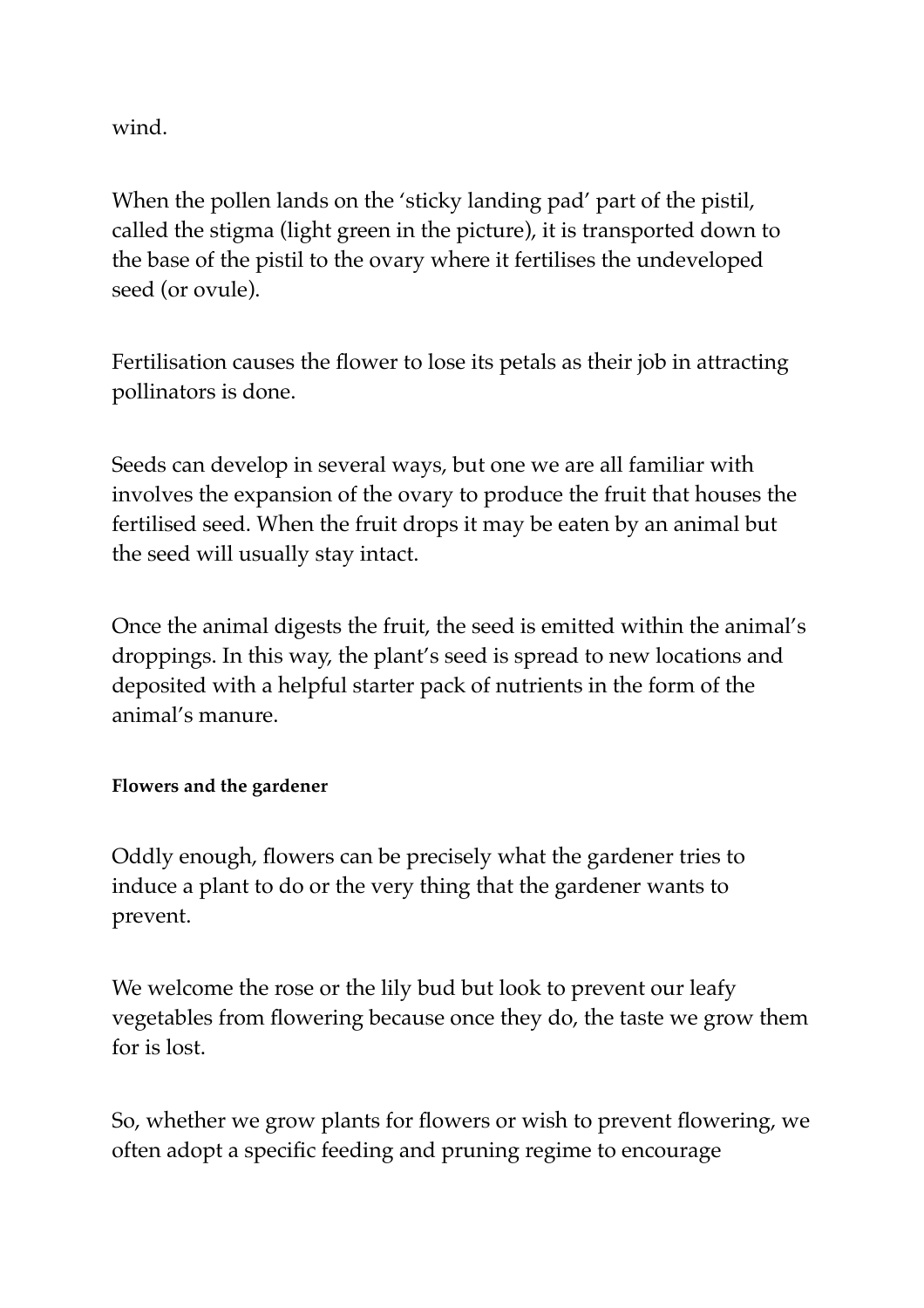whichever outcome we seek.

But, taking the case of ornamental plants for the moment, it is very often the flower colour, size and shape that dictates whether and where we include a plant in our garden.

Part of the great creative art of gardening lies in combining plants with complementary colours that flower at the same time or planning the succession of flowering plants, so that a garden might be full of colour for a whole growing season.

Finally, flowers provide gardeners with the wonderful gift of seeds. If you have the patience, it is hard to beat the satisfaction of looking at a well-grown mature plant that started its life as a seed in your own hand.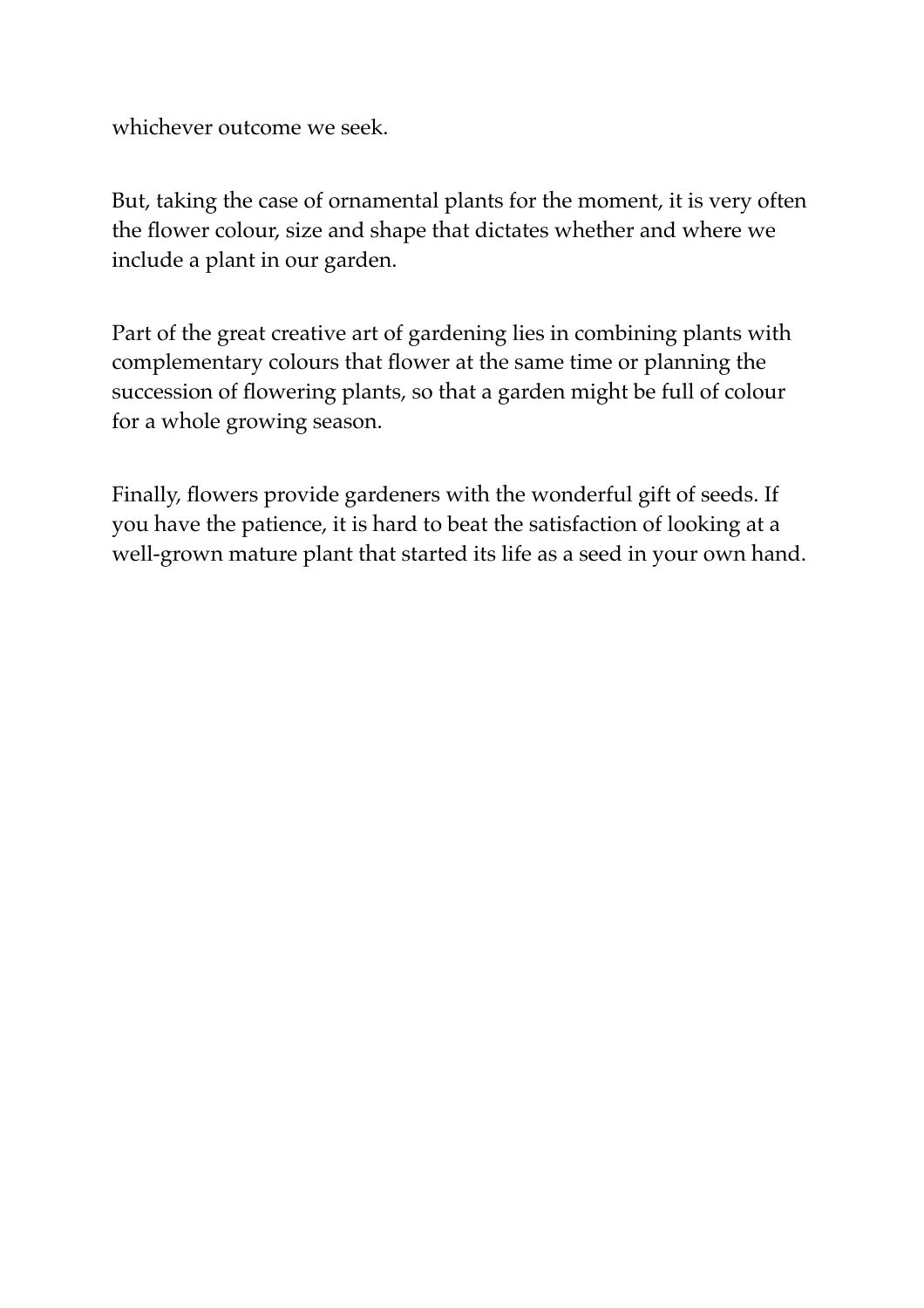# **CHAPTER EIGHT**

### *Final thoughts*

These basic facts about how plants grow and about the functions of the various main parts of plants are the foundational knowledge for almost everything else in gardening that is connected with raising plants.

From here you can expand your horticultural knowledge as far as you want, perhaps to discover more about particular plant types or species that interest you. Indeed, if you are new to gardening, you will certainly want to know more about the practicalities of such things as planting, pruning, soil cultivation and so on.

It is to be hoped that what you've learned from this short book will help you as you expand your horticultural knowledge and in a productive and creative gardening life to come.

If you've found this book to be useful, please consider leaving a review at Amazon.com.

For more gardening tips and advice, especially for beginner and improving gardeners, please visit my website at [www.gardeningstepbystep.com](http://www.gardeningstepbystep.com).

#### **About the Author**

Martin Cole is a writer and avid gardener with a flair for teaching. He is an Englishman and former BBC Gardener of the Year finalist and currently lives in Australia with his wife and two young daughters.